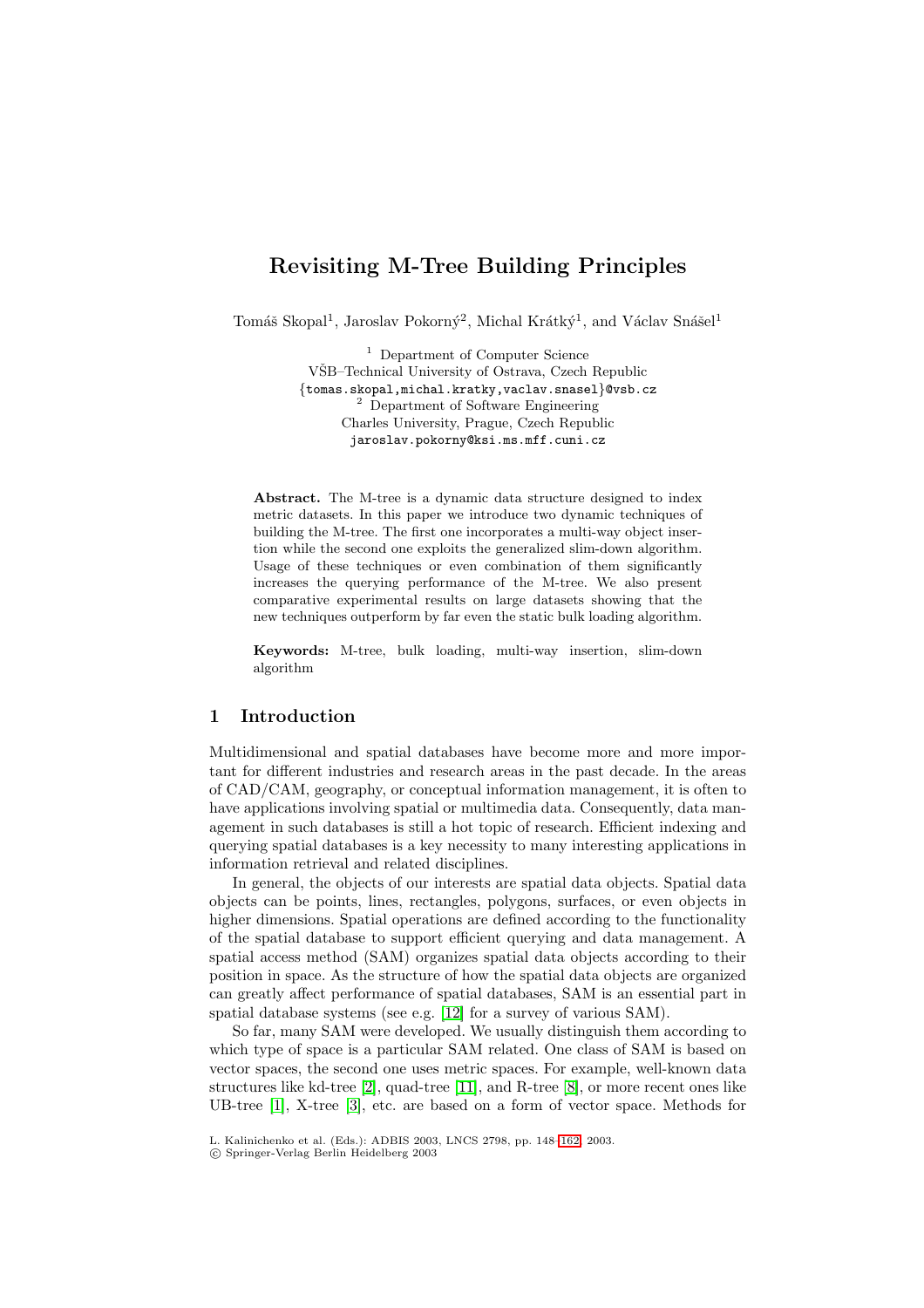indexing metric spaces include e.g. metric tree [\[14\]](#page-14-0), vp-tree [\[15\]](#page-14-0), mvp-tree [\[5\]](#page-13-0), Slim-tree [\[13\]](#page-14-0), and the M-tree [\[7\]](#page-13-0).

Searching for objects in multimedia databases is based on the concept of similarity search. In many disciplines, similarity is modelled using a distance function. If the well-known triangular inequality is fulfilled by this function, we obtain metric spaces. Authors of [\[9\]](#page-14-0) remind that if the elements of the metric space are tuples of real numbers then we get a finite dimensional vector space.

For spatial and multimedia databases there are three interesting types of queries in metric spaces: range queries, nearest neighbours queries, and k-nearest neighbours queries. A performance of these queries differs in vector and metric spaces. For example, the existing vector space techniques are very sensitive to the space dimensionality. Closest point search algorithms have an exponential dependency on the dimensionality of the space (this is called the curse of dimensionality, see [\[4\]](#page-13-0) or [\[16\]](#page-14-0)).

On the other hand, metric space techniques seem to be more attractive for a large class of applications of spatial and multimedia databases due to their advantages in querying possibilities. In the paper, we focus particularly on improvement of the dynamic data structure M-tree. The reason for M-tree lies in the fact that, except Slim-trees, it is still the only persistent metric index. In existing approaches to M-tree algorithms there is a static bulk loading algorithm with a small construction complexity. Unfortunately, a querying performance of above-mentioned types of queries is not too high on such tree.

We introduce two dynamic techniques of building the M-tree. The first one incorporates a multi-way object insertion while the second one exploits the generalized slim-down algorithm. Usage of these techniques or even combination of them significantly increases the querying performance of the M-tree. We also present comparative experimental results on large datasets showing that the new techniques outperform by far even the static bulk loading algorithm. By the way, the experiments have shown that the querying performance of the improved M-tree has grown by more than 300%.

In Section 2 we introduce shortly general concepts of the M-tree, discuss the quality of the M-tree structure, and introduce the multi-way insertion method. In Section 3 we repeat the slim-down algorithm and we also introduce here a generalization of this algorithm. Experimental results and their discussion are presented in Section 4. Section 5 concludes the results.

## **2 General Concepts of the M-Tree**

M-tree, introduced in [\[7\]](#page-13-0) and elaborated in [\[10\]](#page-14-0), is a dynamic data structure for indexing objects of metric datasets. The structure of M-tree was primarily designed for multimedia databases to natively support the similarity queries.

Let us have a metric space  $\mathcal{M} = (D, d)$  where D is a domain of feature objects and d is a function measuring distance between two feature objects. A feature object  $O_i \in D$  is a sequence of features extracted from the original database object. The function  $d$  must be a metric, i.e.  $d$  must satisfy the following metric axioms: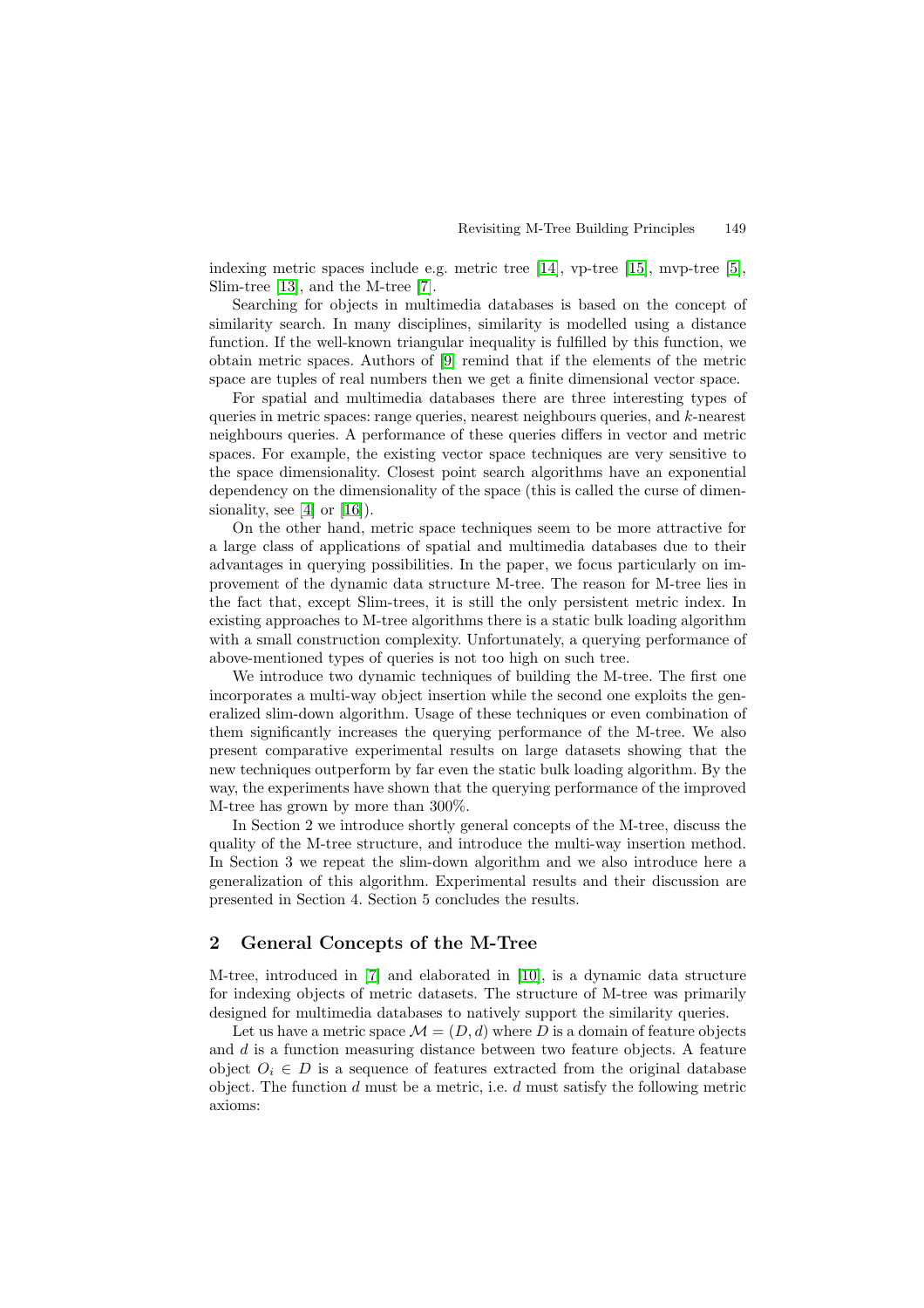$$
d(O_i, O_i) = 0
$$
reflexivity  
\n
$$
d(O_i, O_j) > 0
$$
 (O<sub>i</sub>  $\neq O_j$ ) positivity  
\n
$$
d(O_i, O_j) = d(O_j, O_i)
$$
symmetry  
\n
$$
d(O_i, O_j) + d(O_j, O_k) \geq d(O_i, O_k)
$$
triangular inequality

The M-tree is based on a hierarchical organization of feature objects according to a given metric d. Like other dynamic and persistent trees, the M-tree structure is a balanced hierarchy of nodes. As usually, the nodes have a fixed capacity and a utilization threshold. Within the M-tree hierarchy, the objects are clustered into metric regions. The leaf nodes contain entries of objects themselves (here called the ground objects) while entries representing the metric regions are stored in the inner nodes (the objects here are called the routing objects). For a *ground object*  $O_i$ , the entry in a leaf has a format:

$$
grnd(O_i) = [O_i, oid(O_i), d(O_i, P(O_i))]
$$

where  $O_i \in D$  is the feature object,  $oid(O_i)$  is an identifier of the original DB object (stored externally), and  $d(O_i, P(O_i))$  is a precomputed distance between  $O_i$  and its parent routing object.

For a *routing object*  $O_j$ , the entry in an inner node has a format:

$$
rout(O_j) = [O_j,ptr(T(O_j)),r(O_j),d(O_j,P(O_j))]
$$

where  $O_j \in D$  is the feature object,  $ptr(T(O_j))$  is pointer to a covering subtree,  $r(O_i)$  is a covering radius, and  $d(O_i, P(O_i))$  is a precomputed distance between  $O_i$  and its parent routing object (this value is zero for the routing objects stored in the root). The entry of a routing object determines a metric region in space M where the object  $O_j$  is a center of that region and  $r(O_j)$  is a radius bounding the region. The precomputed value  $d(O_i, P(O_i))$  is redundant and serves for optimizing the algorithms upon the M-tree. In Figure 1, a metric region and



**Fig. 1.** A metric region and its routing object in the M-tree structure.

its appropriate entry  $rout(O_i)$  in the M-tree is presented. For the hierarchy of metric regions (routing objects  $rout(O)$  respectively) in the M-tree, only one invariant must be satisfied. The invariant can be formulated as follows: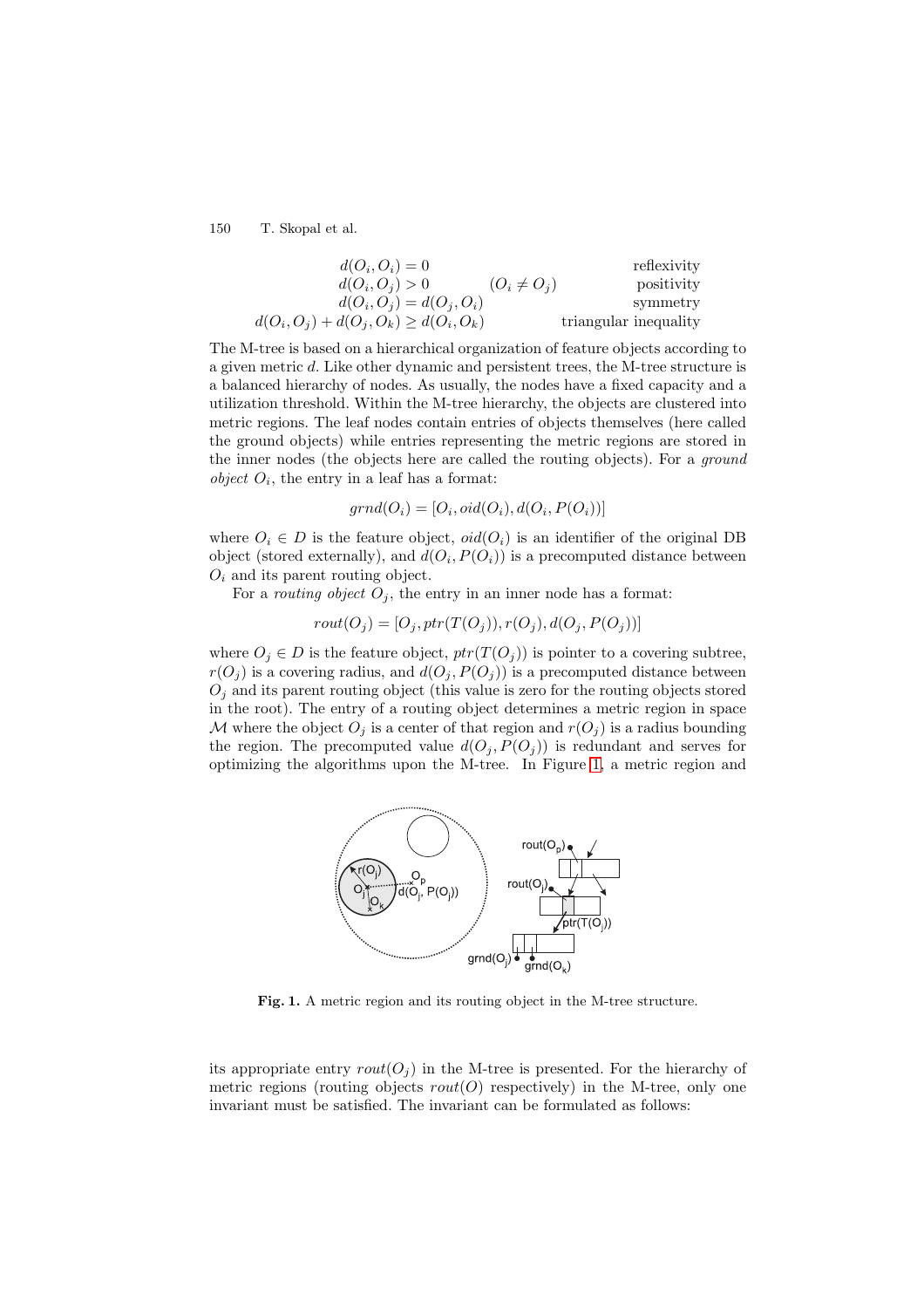• All the ground objects stored in the leafs of the covering subtree of  $rout(O_i)$ must be spatially located inside the region defined by  $rout(O_i)$ .

Formally, having a  $rout(O_j)$  then  $\forall O \in T(O_j), d(O, O_j) \leq r(O_j)$ . If we realize, this invariant is very weak since there can be constructed many M-trees of the same object content but of different structure. The most important consequence is that many regions on the same M-tree level may overlap. An example



**Fig. 2.** Hierarchy of metric regions and the appropriate M-tree.

in Figure 2 shows several objects partitioned into metric regions and the appropriate M-tree. We can see that the regions defined by  $rout_1(O_p)$ ,  $rout_1(O_i)$ , rout<sub>1</sub>( $O_i$ ) overlap. Moreover, object  $O_i$  is located inside the regions of rout $(O_i)$ and  $rout(O_i)$  but it is stored just in the subtree of  $rout_1(O_i)$ . Similarly, the object  $O_m$  is located even in three regions but it is stored just in the subtree of  $rout_1(O_p).$ 

#### **2.1 Similarity Queries**

The structure of M-tree natively supports similarity queries. A similarity measure is here represented by the metric function d. Given a query object  $O_q$ , a similarity query returns (in general) objects close to  $O_q$ . The similarity queries are of two basic kinds: a *range query* and a *k-nearest neighbour query*.

**Range Queries.** A range query is specified as a *query region* given by a query object  $O_q$  and a query radius  $r(O_q)$ . The purpose of a range query is to return all the objects O satisfying  $d(O_q, O) \leq r(O_q)$ . A query with  $r(O_q) = 0$  is called a *point query*.

*k***-Nearest Neighbours Queries.** A k-nearest neighbours query (k-NN query) is specified by a query object  $O_q$  and a number k. A k-NN query returns the first k nearest objects to  $O_q$ . Technically, the k-NN query can be implemented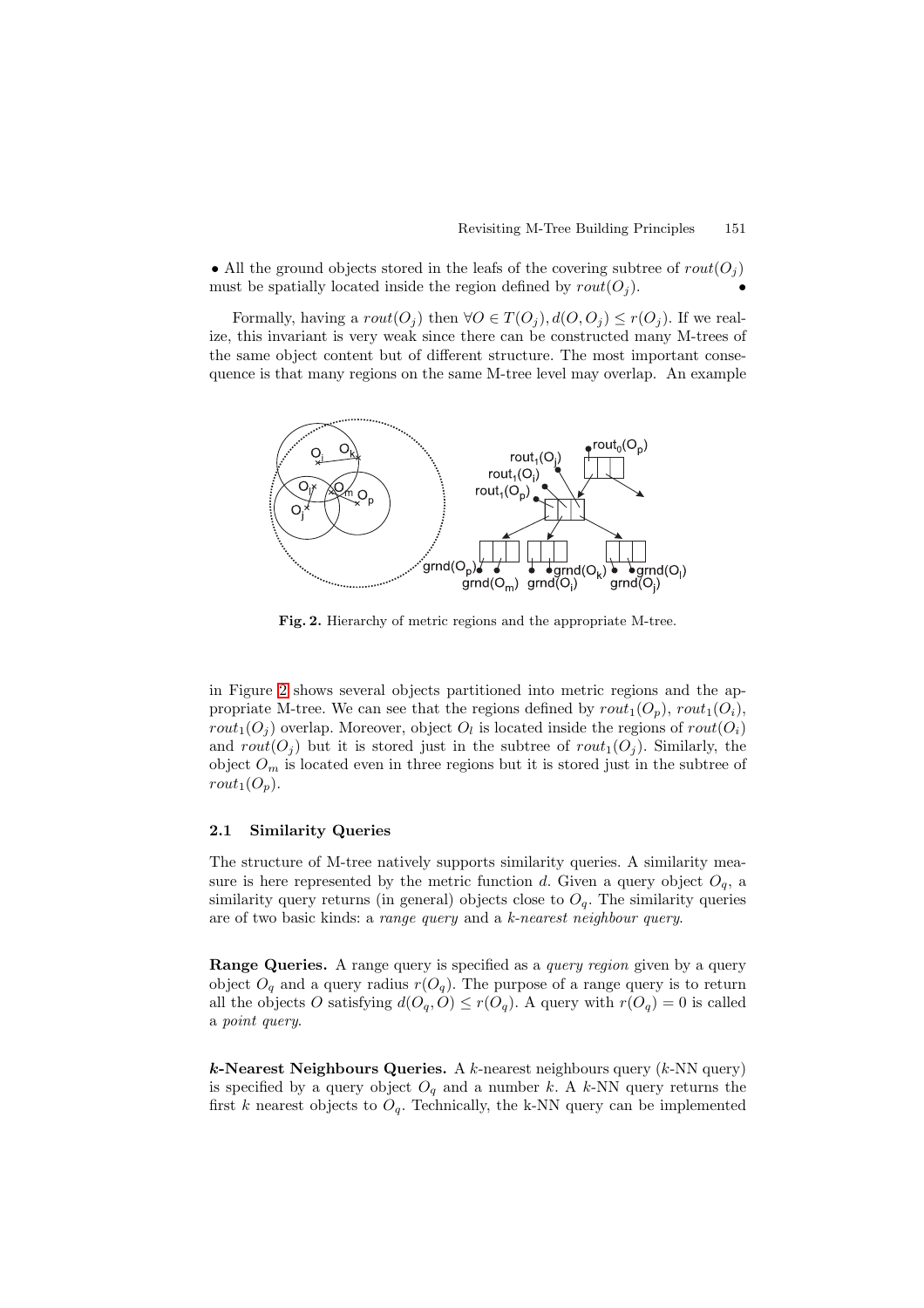using the range query with a dynamic query radius. In practice, the  $k$ -NN query is used more often than the range query since the size of the k-NN query result is known in advance.

By the processing of a range query  $(k-NN)$  query respectively), the M-tree hierarchy is being passed down. Only if a routing object  $rout(O_i)$  (its metric region respectively) intersects the query region, the covering subtree of  $rout(O<sub>i</sub>)$ is relevant to the query and thus further processed.

## **2.2 Quality of the M-Tree**

As of many other indexing structures, the main purpose of the M-tree is its ability to efficiently process the queries. In other words, when processing a similarity query, a minimum of disk accesses as well as computations of  $d$  should be performed. The need of minimizing the disk access  $\text{costs}^1$  (DAC) is a requirement well-known from other index structures (B-trees, R-trees, etc.). Minimization of the computation costs  $(CC)$ , i.e. the number of the  $d$  function executions, is also desirable since the function  $d$  can be very complex and its execution can be computationally expensive. In the M-tree algorithms, the DAC and CC are highly correlated, hence in the following we will talk just about "costs".

The key problem of the M-tree's efficiency resides in a quantity of overlaps between the metric regions defined by the routing objects. If we realize, the query processing must examine all the nodes the parent routing objects of which intersect the query region. If the query region lies (even partially) in an overlap of two or more regions, all the appropriate nodes must be examined and thus the costs grow.

In generic metric spaces, we cannot quantify the volume of two regions overlap and we even cannot compute the volume of a whole metric region. Thus we cannot measure the goodness of an M-tree as a sum of overlap volumes. In [\[13\]](#page-14-0), a *fat-factor* was introduced as a way to classify the goodness of the Slim-tree, but we can adopt it for the M-tree as well. The fat-factor is tightly related to the M-tree's query efficiency since it informs about the number of objects in overlaps using a sequence of point queries.

For the fat-factor computation, a point query for each ground object in the M-tree is performed. Let  $h$  be the height of an M-tree  $T$ ,  $n$  be the number of ground objects in  $T$ ,  $m$  be the number of nodes, and  $I_c$  be the total DAC of all the  $n$  point queries. Then,

$$
fat(T) = \frac{I_c - h \cdot n}{n} \cdot \frac{1}{(m - h)}
$$

is the fat-factor of T, a number from interval  $(0, 1)$ . For an ideal tree, the  $fat(T)$ is zero. On the other side, for the worst possible M-tree the  $fat(T)$  is equal to one. For an M-tree with  $fat(T) = 0$ , every performed point query costs h disk

 $\frac{1}{1}$  considering all logical disk accesses, i.e. disk cache is not taken into account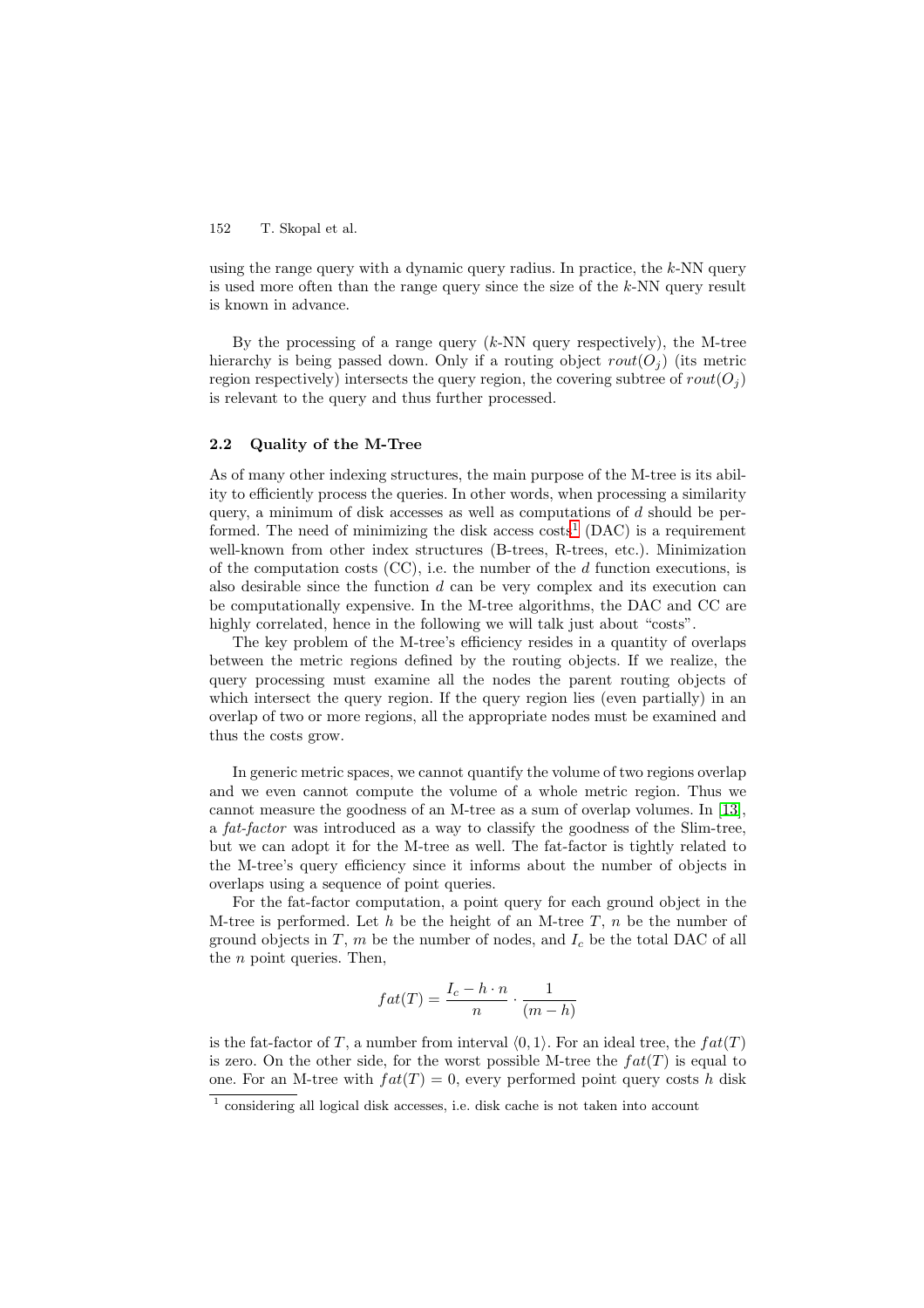accesses while for an M-tree with  $fat(T) = 1$ , every performed point query costs m disk accesses, i.e. the whole M-tree structure must be passed.

#### **2.3 Building the M-Tree**

By revisiting the M-tree building principles, our objective was to propose an Mtree construction technique keeping the fat-factor minimal even if the building efforts would increase.

First, we will discuss the dynamic insertion of a single object. The insertion of an object into the M-tree has two general steps:

- 1. Find the "most suitable" leaf node where the object  $O$  will be inserted as a ground object. Insert the object into that node.
- 2. If the node overflows, split the node (partition its content among two new nodes), create two new routing objects and promote them into the parent node. If now the parent node overflows, repeat step 2 for the parent node. If a root is split the M-tree grows by one level.

**Single-Way Insertion.** In the original approach presented in [\[7\]](#page-13-0), the basic motivation used to find the "most suitable" leaf node is to follow a path in the Mtree which would avoid any enlargement of the covering radius, i.e. at each level of the tree, a covering subtree of  $rout(O_i)$  is chosen, for which  $d(O_i, O) \leq r(O_i)$ . If multiple paths with this property exist, the one for which object  $O$  is closest to the routing object  $rout(O_i)$  is chosen.

If no routing object for which  $d(O_i, O) \leq r(O_i)$  exists, an enlargement of a covering radius is necessary. In this case, the choice is to minimize the increase of the covering radius. This choice is thightly related to the heuristic criterion that suggests to minimize the overall "volume" covered by routing objects in the current node.

The single-way leaf choice will access only h nodes, one node on each level, as depicted in Figure [3a](#page-6-0).

**Multi-way Insertion.** The single-way heuristic was designed to keep the building costs as low as possible and simultaneously to choose a leaf node for which the insertion of the object  $O$  will not increase the overall "volume". However, this heuristic behaves very locally (only one path in the M-tree is examined) and thus the most suitable leaf may be not chosen.

In our approach, the priority was to choose the most suitable leaf node at all. In principle, a point query defined by the inserted object  $O$  is performed. For all the relevant leafs (their routing objects  $rout(O_i)$  respectively) visited during the point query, the distances  $d(O_j, O)$  are computed and the leaf for which the distance is minimal is chosen. If no such leaf is found, i.e. no region containing the O exists, the single-way insertion is performed.

This heuristic behaves more globally since multiple paths in the M-tree are examined. In fact, all the leafs the regions of which spatially contain the object O are examined. Naturally, the multi-way leaf choice will access more nodes than h as depicted in Figure [3b](#page-6-0).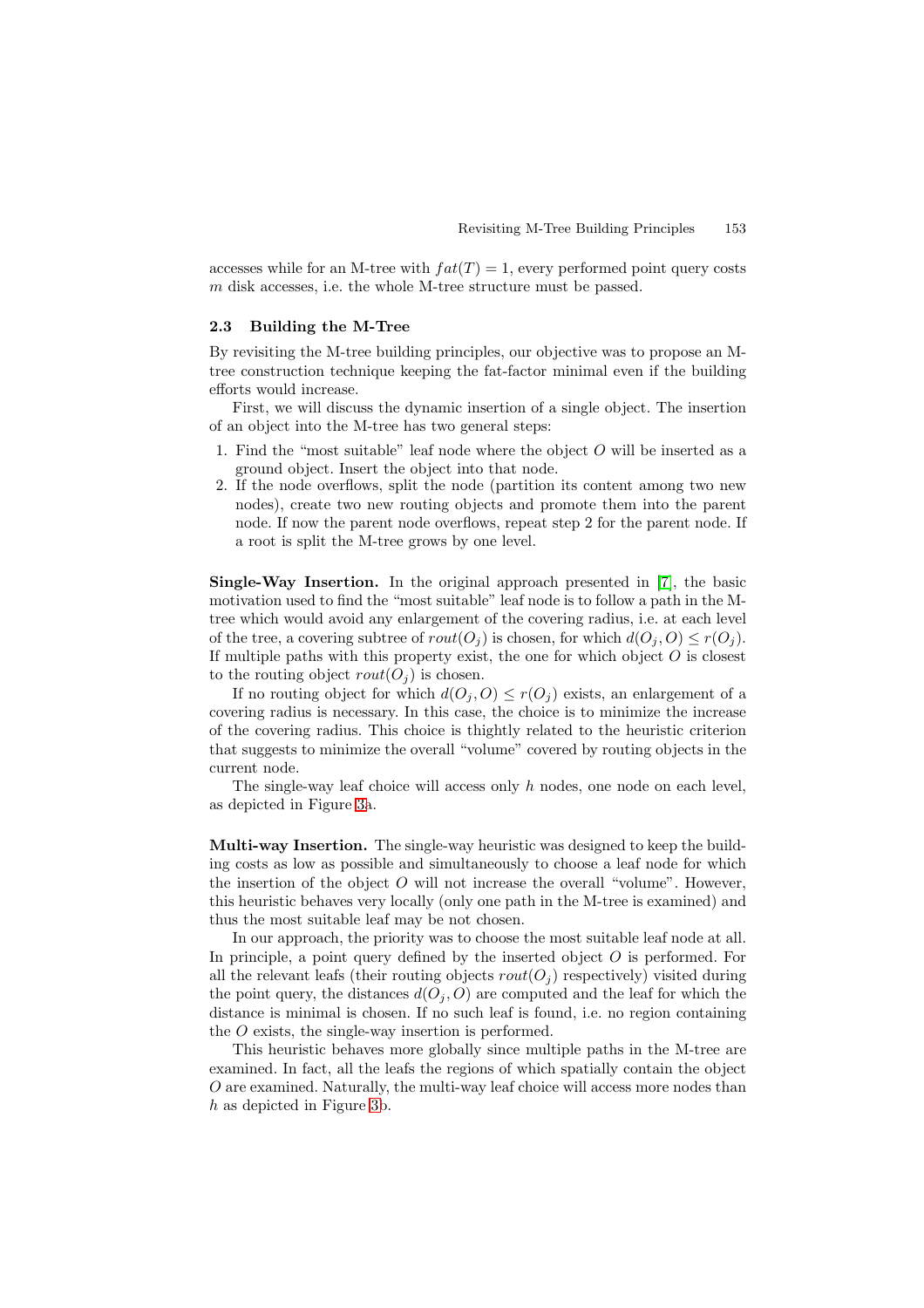<span id="page-6-0"></span>

**Fig. 3.** a) Single path of the M-tree is passed during the single-way insertion. b) Multiple leafs are examined during the multi-way insertion.

**Node Splitting.** When a node overflows it must be split. According to keep the minimal overlap, a suitable splitting policy must be applied. Splitting policy determines how to split a given node, i.e. which objects to choose as the new routing objects and how to partition the objects into the new nodes.

As the experiments in [\[10\]](#page-14-0) have shown, the minMAX RAD method of choosing the routing objects causes the best querying performance of the M-tree. The minMAX\_RAD method examines all of the  $\frac{n(n-1)}{2}$  pairs of objects candidating to the two new routing objects. For every such a pair, the remaining objects in the node are partitioned according to the objects of the pair. For the two candidate routing objects a maximal radius is determined. Finally, such a pair  $(rout(O<sub>i</sub>),rout(O<sub>i</sub>))$  for which is the maximal radius (the greater of the two radii  $r(O_i), r(O_j)$  minimal is chosen as the two new routing objects.

For the object partition, a distribution according to *general hyperplane* is used as the beneficial method. An object is simply assigned to the routing object that is closer. For preservation of the minimal node utilization a fixed amount of objects is distributed according to the balanced distribution.

### **2.4 Bulk Loading the M-Tree**

In [\[6\]](#page-13-0) a static algorithm of the M-tree construction was proposed. On a given dataset a hierarchy is built resulting into a complete M-tree.

The basic bulk loading algorithm can be described as follows: Given the set of objects  $S$  of a dataset, we first perform an initial clustering by producing k sets of objects  $\mathcal{F}_1,\ldots,\mathcal{F}_k$ . The k-way clustering is achieved by sampling k objects  $O_{f_1}, \ldots, O_{f_k}$  from the S set, inserting them in the sample set F, and then assigning each object in S to its nearest sample, thus computing  $k \cdot n$  distance matrix. In this way, we obtain  $k$  sets of relatively "close" objects. Now, we invoke the bulk loading algorithm recursively on each of these  $k$  sets, obtaining  $k$  subtrees  $\mathcal{T}_1,\ldots,\mathcal{T}_k$ . Then, we have to invoke the bulk loading algorithm one more time on the set  $\mathcal{F}$ , obtaining a super-tree  $\mathcal{T}_{sup}$ . Finally, we append each sub-tree  $\mathcal{T}_i$  to the leaf of  $\mathcal{T}_{sup}$  corresponding to the sample object  $O_{f_i}$ , and obtain the final tree  $\mathcal{T}$ .

The algorithm, as presented, would produce a non-balanced tree. To resolve this problem we use two different techniques: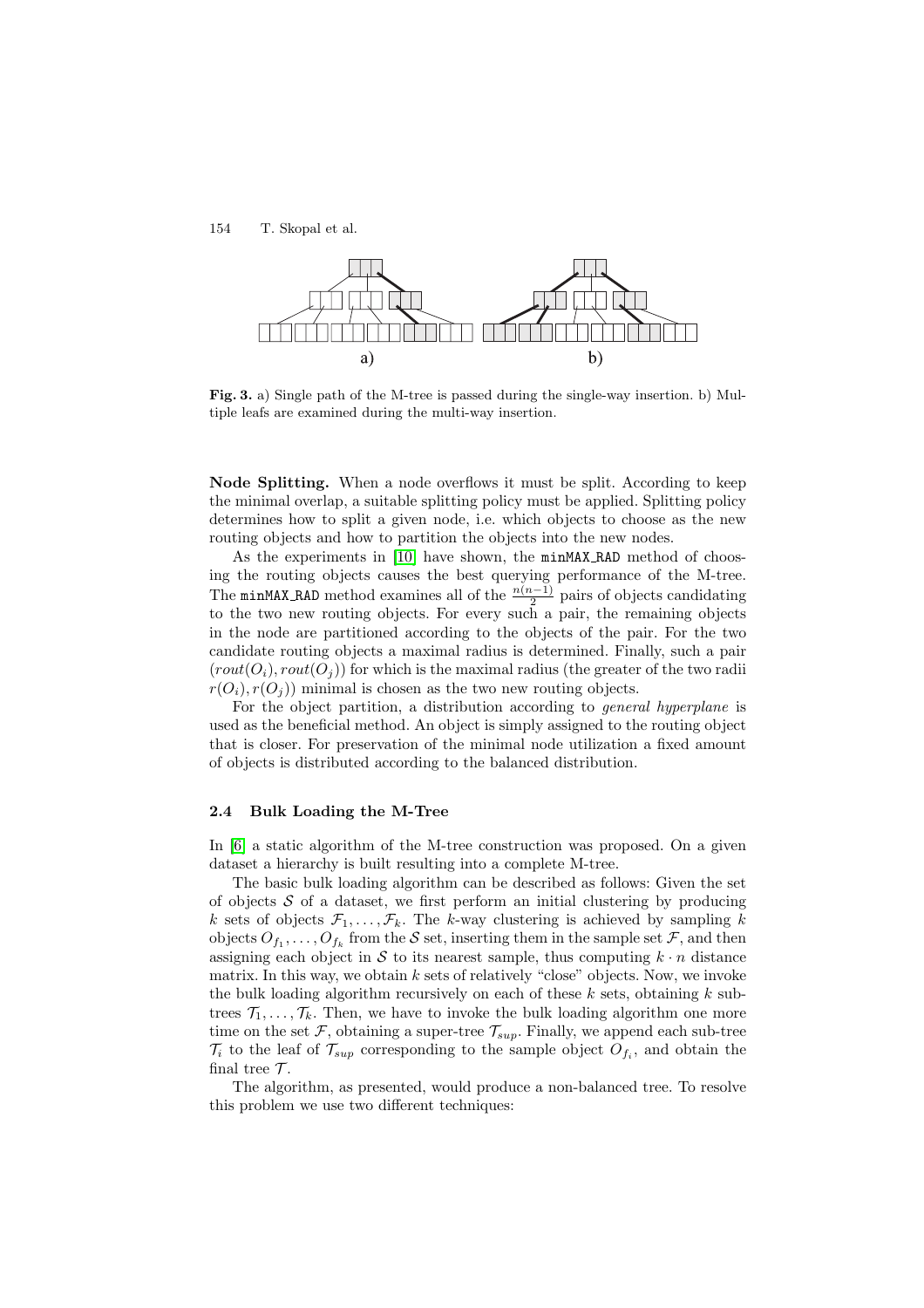- Reassign the objects in underfull sets  $\mathcal{F}_i$  to other sets and delete corresponding sample object from  $\mathcal{F}$ .
- **–** Split the taller sub-trees, obtaining a shorter sub-trees. The roots of the sub-trees will be inserted in the sample set  $\mathcal{F}$ , replacing the original sample object.

A more precise description of the bulk loading algorithm can be found in [\[6\]](#page-13-0) or [\[10\]](#page-14-0).

## **3 The Slim-Down Algorithm**

Presented construction mechanisms incorporate decision moments that regard only a partial knowledge about the data distribution. By the dynamic insertion, the M-tree hierarchy is constructed in a moment when the nodes are about to split. However, splitting a node is only a local redistribution of objects. From this point of view, the dynamic insertion of the whole dataset will raise a sequence of node splits – local redistributions – which may lead to a hierarchy that is not ideal.

On the other side, the bulk loading algorithm works statically with the whole dataset, but it also works locally – according to a randomly chosen sample of objects.

In our approach we wanted to utilize a global mechanism of (re)building the M-tree. In [\[13\]](#page-14-0) a post-construction method was proposed for the Slim-tree, called as *slim-down* algorithm. The slim-down algorithm was used for an improvement of a Slim-tree already built by dynamic insertions. The basic idea of the slimdown algorithm was an assumption that a more suitable leaf exists for a ground object stored in a leaf. The task was to examine the most distant objects (from the routing object) in the leaf and try to find a better leaf. If such a leaf existed the object was inserted to the new leaf (without the need of its covering radius enlargement) and deleted from the old leaf together with a decrease of its covering radius. This algorithm was repeatedly applied for all the ground objects as long as the object movements occured.

However, the experiments have shown that the original (and also cheaper) version of the slim-down algorithm presented in [\[13\]](#page-14-0) improves the querying performace of the Slim-tree only by 35%.

#### **3.1 Generalized Slim-Down Algorithm**

We have generalized the slim-down algorithm and applied it for the M-tree as follows:

The algorithm separately traverses each level of the M-tree, starting on the leaf level. For each node  $N$  on a given level, a better location for each of the objects in the node  $N$  is tried to find. For a ground object  $O$  in a leaf  $N$ , a set of relevant leafs is retrieved, similarly like the point query does it by the multi-way insertion. For a routing object  $O$  in a node  $N$ , a set of relevant nodes (on the appropriate level) is retrieved. This is achieved by a modified range query, where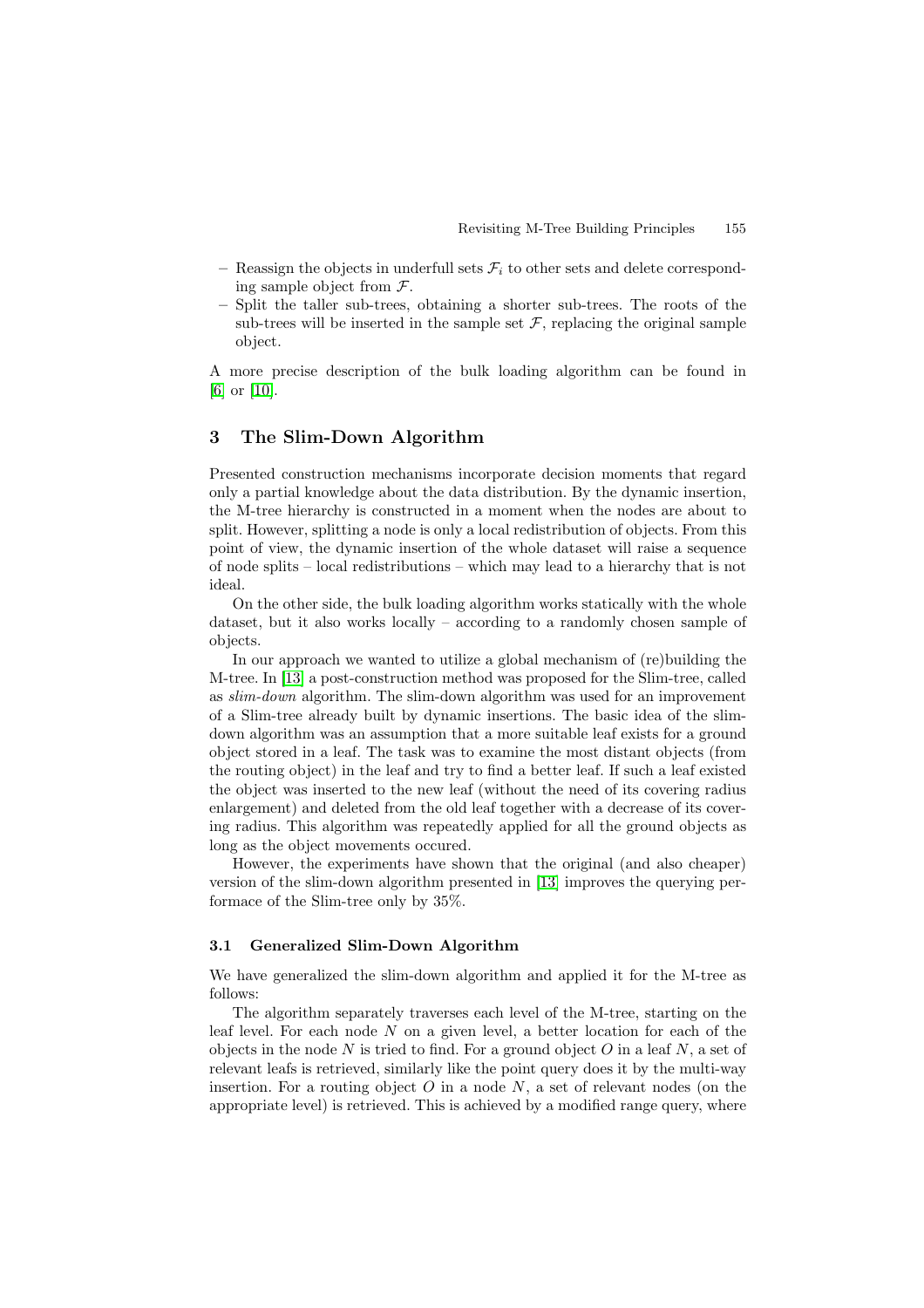the query radius is  $r(0)$  and only such nodes are processed the routing objects of which *entirely* contain  $rout(O)$ . From the relevant retrieved nodes a node is chosen the parent routing object  $rout(O_i)$  of which is closest to the object O. If the object O is closer to  $rout(O_i)$  more than to the routing object of N (i.e.  $d(O, \text{rout}(O_i)) < d(O, \text{rout}(N))$ , the object O is moved from N to the new node. If O was the most distant object in  $N$ , the covering radius of its routing object  $rout(N)$  is decreased. Processing of a given level is repeated as long as any object movements are occuring. When a level is finished the algorithm for the next higher level starts.

The slim-down algorithm reduces the fat-factor of the M-tree via decreasing the covering radii of routing objects. The number of nodes on each M-tree level is preserved since only redistribution of objects on the same level is performed during the algorithm and no node overflows or underflows (and thus node splitting or merging) by the object movements are allowed.

**Example** (generalized slim-down algorithm):

Figure 4 shows an M-tree before and after the slim-down algorithm application.



**Fig. 4.** a) M-tree before slimming down. b) M-tree after slimming down.

Routing objects stored in the root of the M-tree are denoted as A, B while the routing objects stored in the nodes of first level are denoted as 1, 2, 3, 4. In the leafs are stored the ground objects (denoted as crosses). Before slimming down, the subtree of A contains 1 and 4 while the subtree of B contains 3 and 2. After slimming down the leaf level, one object was moved from 2 to 1 and one object was moved from 4 to 1. Covering radii of 2 and 4 were decreased. After slimming down the first level, 4 was moved from A to B, and 2 was moved from B to A. Covering radii of A and B were decreased.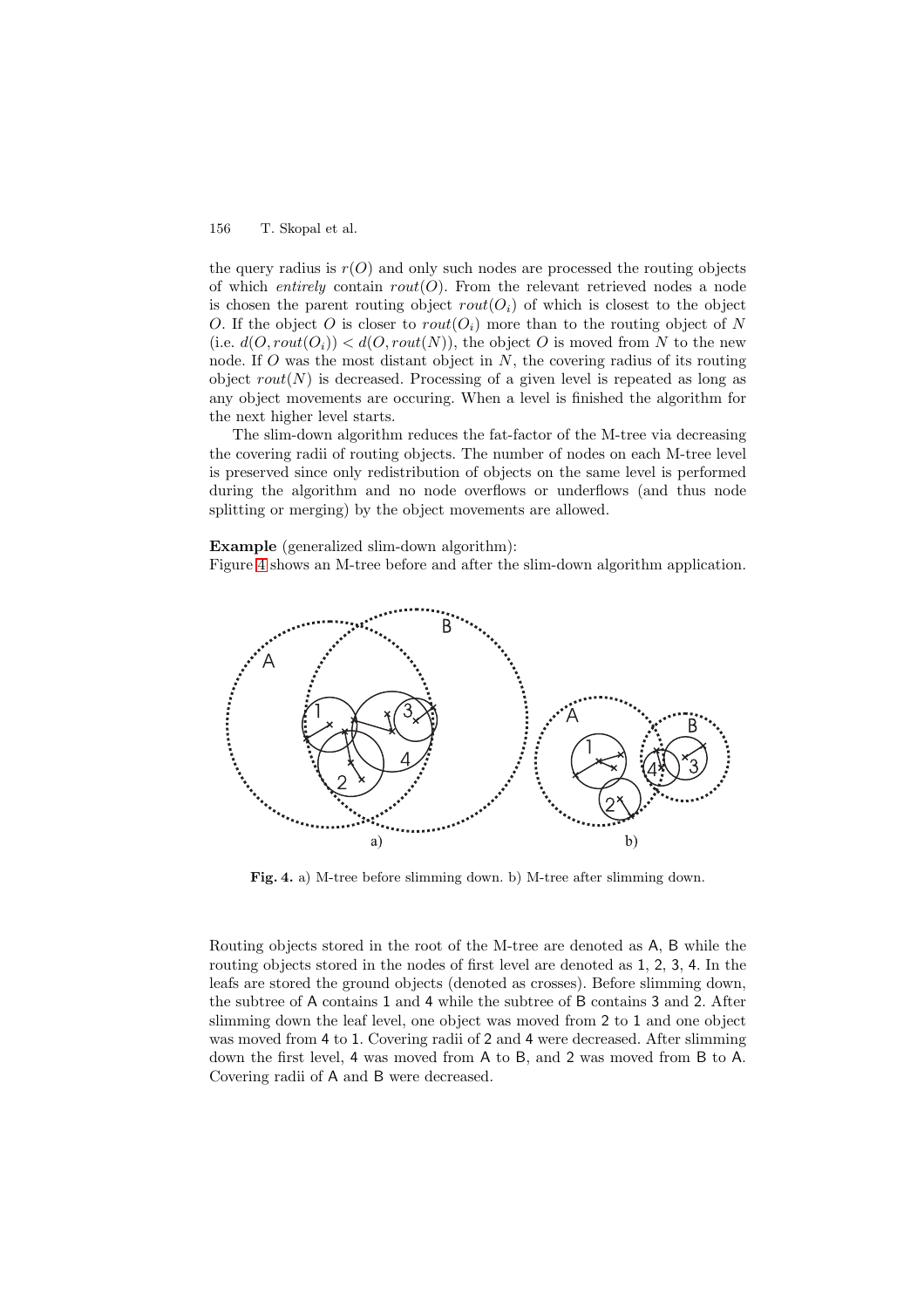## **4 Experimental Results**

We have completely reimplemented the M-tree in  $C_{++}$ , i.e. we have not used the original GiST implementation (our implementation is stable and about 15-times faster than the original one). The experiments ran on an Intel Pentium<sup>®</sup>4 2.5GHz, 512MB DDR333, under Windows XP.

The experiments were performed on synthetic vector datasets of clustered multidimensional tuples. The datasets were of variable dimensionality, from 2 to 50. The size of dataset was increasing with the dimensionality, from 20,000 2D tuples to 1 million 50D tuples. The integer coordinates of the tuples were ranged from 0 to 1,000,000.



**Fig. 5.** Two-dimensional dataset distribution.

The data were randomly distributed inside hyper-spherical  $(L_2)$  clusters (the number of clusters was increasing with the increasing dimensionality  $-50$  to 1,000 clusters) with radii increasing from 100,000 (10% of the domain extent) for 2D tuples to 800,000 (80% of the domain extent) for 50D tuples. In such distributed datasets, the hyper-spherical clusters were highly overlapping due to their quantity and large radii. For the 2D dataset distribution, see Figure 5.

### **4.1 Building the M-Tree**

The datasets were indexed in five ways. The single-way insertion method and the bulk loading algorithm (in the graphs denoted as SingleWay and Bulk Loading) represent the original methods of the M-tree construction. In addition to these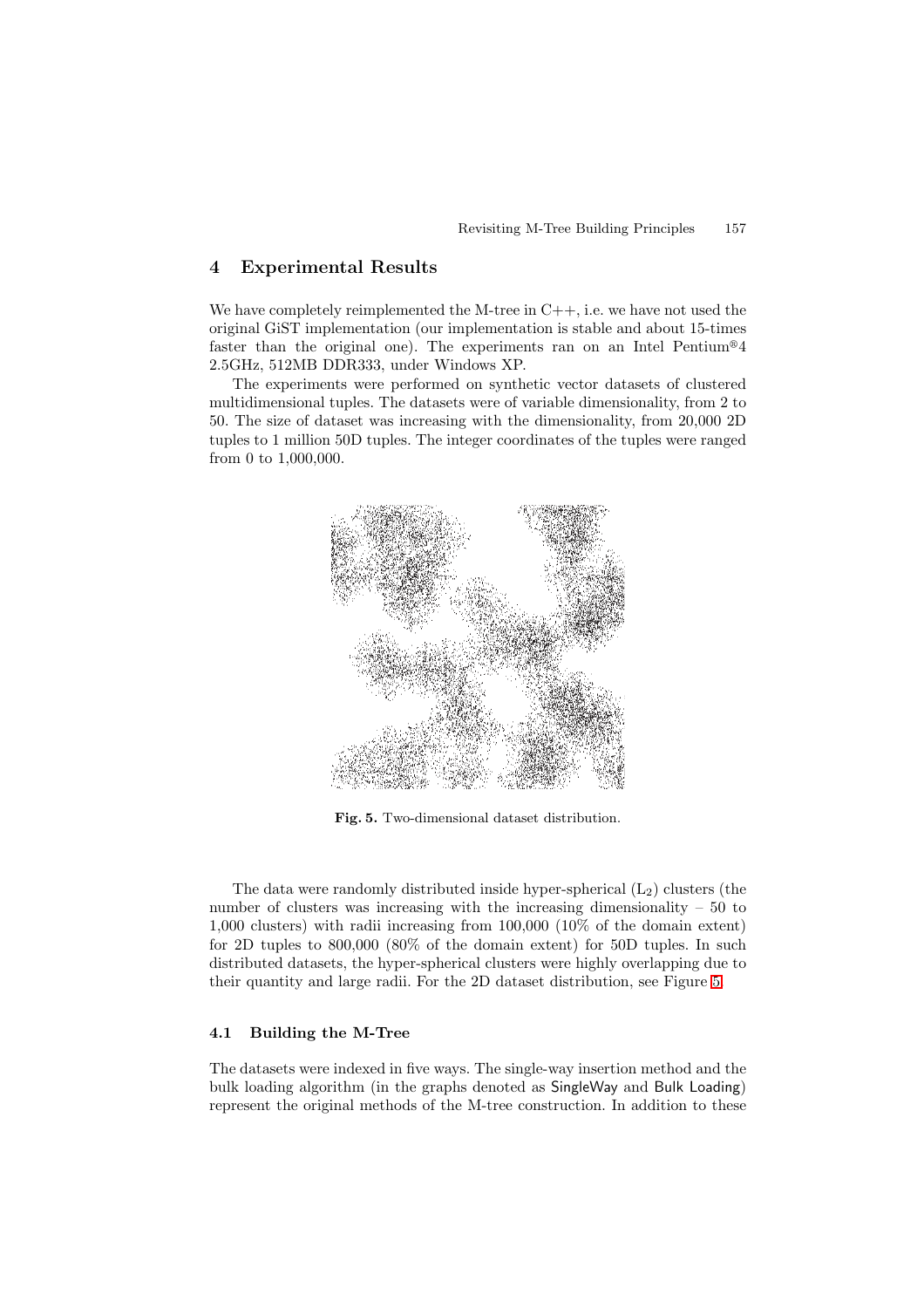|                       | Building the M-tree (disk access costs)                                                                                                           | <b>Object Insertion (realtime)</b>                                                                               |                   |
|-----------------------|---------------------------------------------------------------------------------------------------------------------------------------------------|------------------------------------------------------------------------------------------------------------------|-------------------|
| $^{9}$                |                                                                                                                                                   | 0.07<br>MultiWay+SlimDown<br>SingleWay+SlimDown<br>-የ7-<br>0.06<br>MultiWay<br>SingleWay (original dynamic)<br>↔ |                   |
| $\mathbb{P}^6$<br>Tộ, |                                                                                                                                                   | 0.05<br>0.04<br>sec                                                                                              |                   |
| $^{6}$                | 0000<br>MultiWay+SlimDown                                                                                                                         | 0.03<br>0.02                                                                                                     |                   |
| $10^5$                | SingleWay+SlimDown<br>$\cdot \nabla \cdot$<br>MultiWay<br>SingleWay (original dynamic)<br>⊷<br>Bulk Loading (original static)<br>$\cdot$ $\times$ | 0.01<br>0.00                                                                                                     | - ^ - - - - - - ^ |
|                       | $\overline{2}$<br>50<br>6<br>38<br>เค<br>26<br>Dim                                                                                                | 2<br>38<br>30<br>Dim                                                                                             | 50                |

**Table 1.** M-tree statistics.

Metric:  $L_2$  (euclidean) Node capacity: 20 Dimensionality:  $2-50$ Tuples:  $20,000 - 1,000,000$  Tree height:  $3 - 5$  Index size:  $1 - 400$  MB

**Fig. 6.** Building the M-tree: a) Disk access costs. b) Realtime costs per one object.

methods, the multi-way insertion method (denoted as MultiWay) and the generalized slim-down algorithm represent the new building techniques introduced in this article. The slim-down algorithm, as a post-processing technique, was applied on both SingleWay and MultiWay indexes which resulted into indexes denoted as SingleWay+SlimDown and MultiWay+SlimDown. Some general M-tree statistics are presented in Table 1.

The first experiment shows the M-tree building costs. In Figure 6a, the disk access costs are presented. We can see that the SingleWay and Bulk Loading indexes were built much cheaply than the other ones, but the construction costs were not the primary objective of our approach. Figure 6b illustrates the average realtime costs per one inserted object. In Figure [7a](#page-11-0), the fat-factor characteristics of the indexes are depicted. The fat-factor of SingleWay+SlimDown and Multi-Way+SlimDown indexes is very low, which indicates that these indexes contain relatively few overlapping regions. An interesting fact can be observed from the Figure [7b](#page-11-0) showing the average node utilization.

The MultiWay index utilization is by more than 10% better than the utilization of the SingleWay index. Studying this value is not relevant for the SingleWay+SlimDown and MultiWay+SlimDown indexes since the "slimming-down" does not change the average node utilization, thus the results are the same as those achieved for SingleWay and MultiWay.

### **4.2 Range Queries**

The objective of our approach was to increase the querying performace of the M-tree. For the query experiments, sets of query objects were randomly selected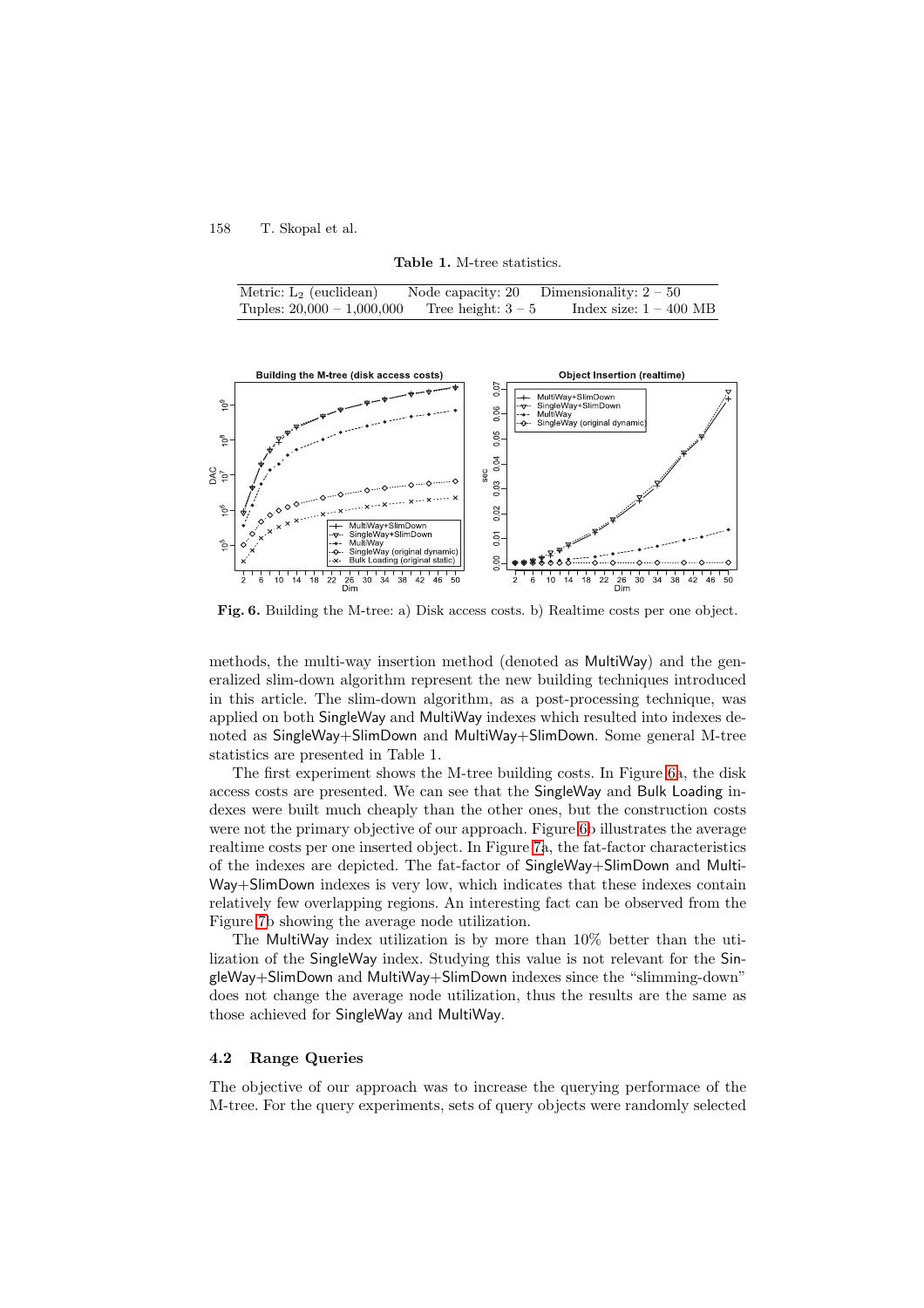<span id="page-11-0"></span>

**Fig. 7.** Building the M-tree: a) Fat-factor. b) Node utilization.



Fig. 8. Range queries: a) Range query selectivity. b) Range query realtimes.

from the datasets. Each query test consisted from 100 to 750 queries (according to the dimensionality and dataset size). The results were averaged.

In Figure 8a, the average range query selectivity is presented for each dataset. The selectivity was kept under 1% of all the objects in the dataset. For an interest, we also present the average query radii. In Figure 8b, the realtime costs are presented for the range queries. We can see that the query processing of the SingleWay+SlimDown and MultiWay+SlimDown indexes is almost twice faster when compared with the SingleWay index.

The disk access costs and the computation costs for the range queries are presented in Figure [9.](#page-12-0) The computation costs comprise the total number of the d function executions.

#### **4.3** *k***-NN Queries**

The performace gain is even more noticeable by the k-NN queries processing. In Figure [10a](#page-12-0), the disk access costs are presented for 10-NN queries.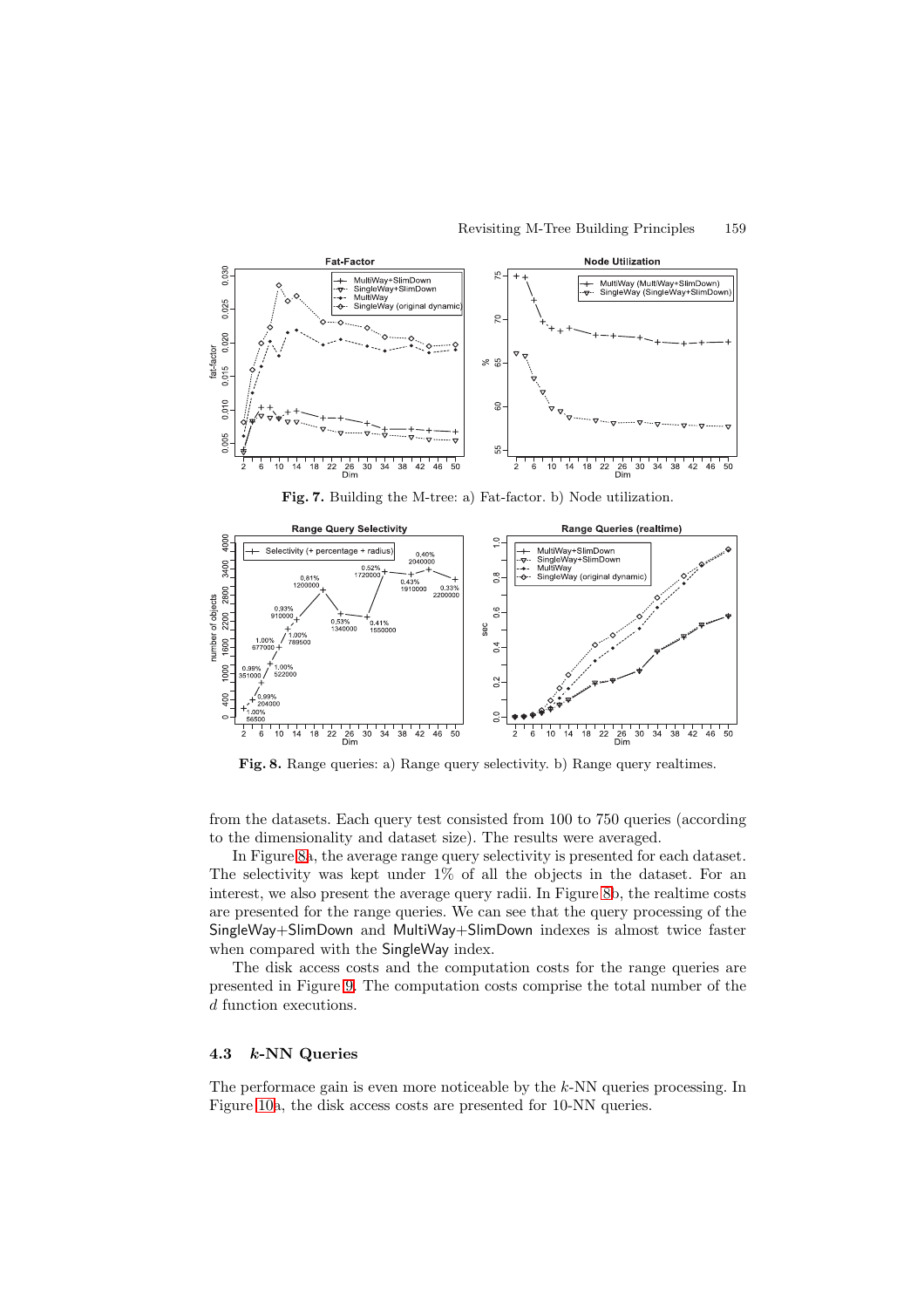<span id="page-12-0"></span>

**Fig. 9.** Range queries: a) Disk access costs. b) Computation costs.



**Fig. 10.** 10-NN queries: a) Disk access costs. b) Computation costs.

As the results show, querying the SingleWay+SlimDown index consumes 3.5-times less disk accesses than querying the SingleWay index. Similar behaviour can be observed also for the computation costs presented in Figure 10b. The most promising results are presented in Figure [11](#page-13-0) where the 100-NN queries were tested. The querying performance of the SingleWay+SlimDown index is here better by more than  $300\%$  than the performance of the SingleWay index.

## **5 Conclusions**

In this paper we have introduced two dynamic techniques of building the M-tree. The cheaper multi-way insertion causes superior node utilization and thus smaller indexes, while the querying performance for the  $k$ -NN queries is improved by up to 50%. The more expensive generalized slim-down algorithm causes superior querying performance for both the range and the k-NN queries, for the 100-NN queries even by more than 300%.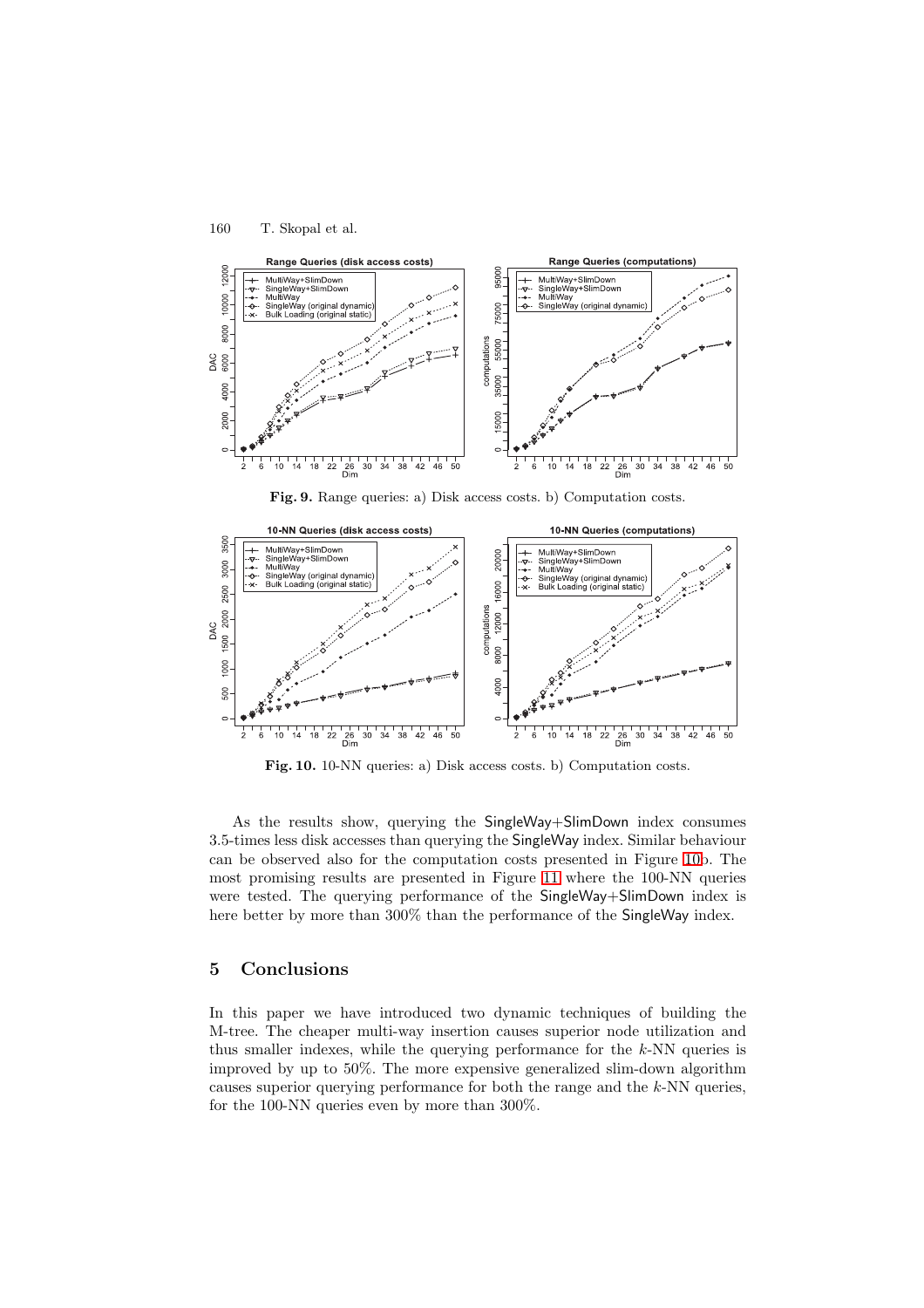<span id="page-13-0"></span>

**Fig. 11.** 100-NN queries: a) Disk access costs. b) Realtime costs.

Since the M-tree construction costs used by the multi-way insertion and mainly by the generalized slim-down algorithm are considerable, the methods proposed in this paper are suited for DBMS scenarios where relatively few insertions to a database are requested and, on the other hand, many similarity queries must be quickly answered at a moment.

From the DBMS point of view, the static bulk loading algorithm can be considered as a transaction, hence the database is not usable during the bulk loading algorithm run. However, the slim-down algorithm, as a dynamic postprocessing method, is not a transaction. Moreover, it can operate continuously in a processor idle time and it can be, whenever, interrupted without any problem. Thus the construction costs can be spread over the time.

## **References**

- 1. R. Bayer. The Universal B-Tree for multidimensional indexing: General Concepts. In Proceedings of World-Wide Computing and its Applications'97, WWCA'97, Tsukuba, Japan, 1997.
- 2. J. Bentley. Multidimensional Binary Search Trees Used for Associative Searching. Communication of the ACM, 18(9):508–517, 1975.
- 3. S. Berchtold, D. Keim, and H.-P. Kriegel. The X-tree: An Index Structure for High-Dimensional Data. In Proceedings of the 22nd Intern. Conf. on VLDB, Mumbai (Bombay), India, pages 28–39. Morgan Kaufmann, 1996.
- 4. C. Böhm, S. Berchtold, and D. Keim. Searching in High-Dimensional Spaces Index Structures for Improving the Performance of Multimedia Databases. ACM Computing Surveys, 33(3):322–373, 2001.
- 5. T. Bozkaya and Z. M. Ozsoyoglu. Indexing large metric spaces for similarity search queries. ACM Transactions on Database Systems, 24(3):361–404, 1999.
- 6. P. Ciaccia and M. Patella. Bulk loading the M-tree. In Proceedings of the 9th Australian Conference (ADC'98), pages 15–26, 1998.
- 7. P. Ciaccia, M. Patella, and P. Zezula. M-tree: An Efficient Access Method for Similarity Search in Metric Spaces. In Proceedings of the 23rd Athens Intern. Conf. on VLDB, pages 426–435. Morgan Kaufmann, 1997.